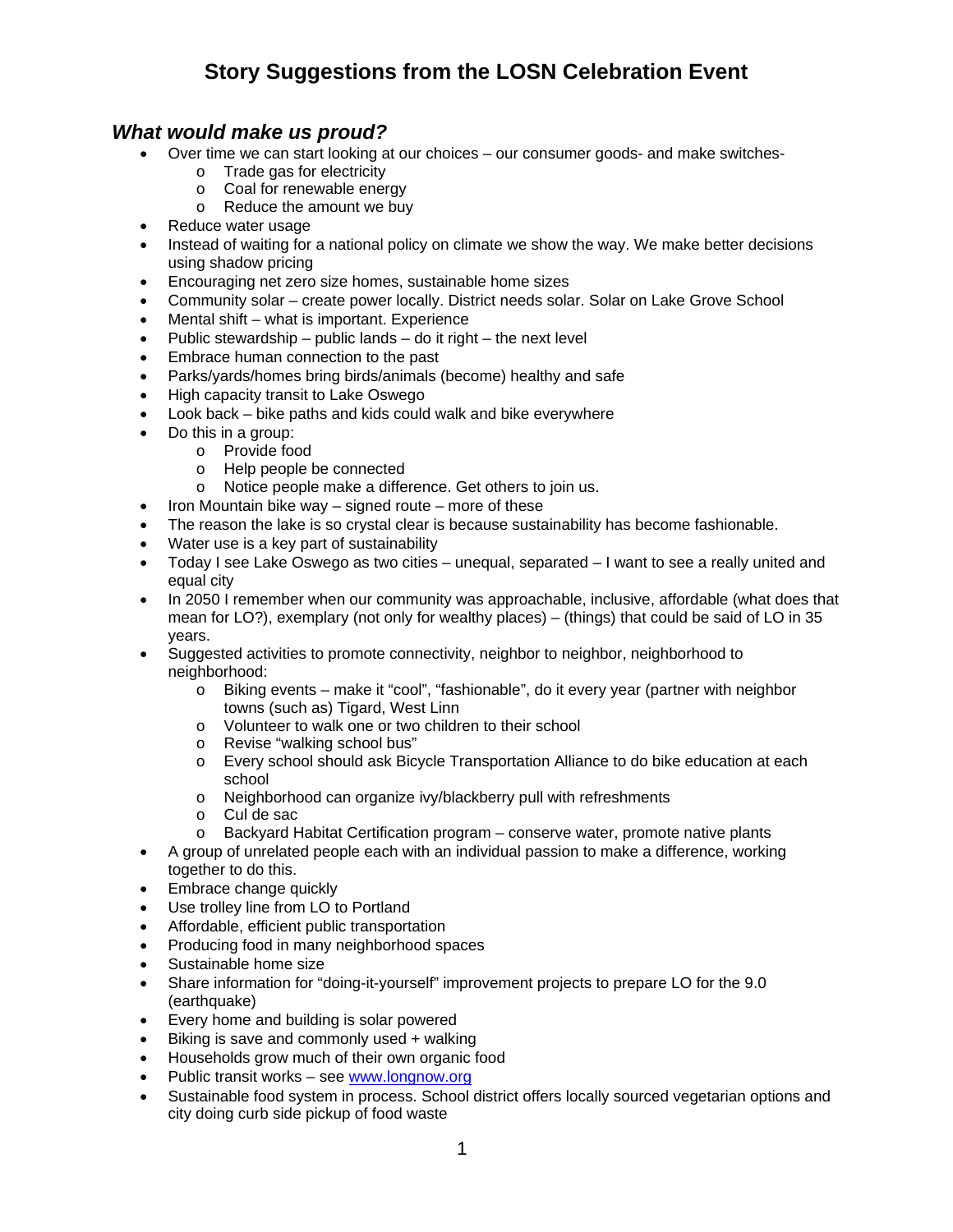- Transportation/commuting Light rail to Lake Oswego or at least use the trolley easement for bike path and jogging – Our own Springwater Corridor
- Lake Oswego schools integrate sustainability into their curriculum at all levels, with a very local focus.
- Learning to live with less. A reduction in consumption. Make "used" cool!
- Invest financially and intelligently in waste diversion
- We're able to create a community where each family reduced the number of "needed" cars to one per household
- Question not answered: What can't residential customers compost through the waste company?
- Residential communities that rely solely on solar and wind power.
- School and elderly resources interconnected so lessons from the past form our future generation story
- School transportation solved without relying on non-sustainable resources
- Connect adolescent community to the earth
- Less exclusivity, more inclusivity just as nature relies on biodiversity this community needs more economic and cultural diversity. Where are people of color? Lake Oswego residents use a disproportionate amount of resources and need to significantly reduce resource use.
- Community solar on schools and public buildings with public/private dollars
- Future generations have maintained a strong connection with the Earth which gives them the emotional connection necessary to conquer climate change
- Short term vision: solve roadblock to residential composting through waste providers
- The arts are important
- We put water we use back to streams and rivers totally clean
- Walking and bike paths that are safe and useful
- Community wealth sharing to plant trees, community solar projects, other sustainable projects
- Understand: photon electricity, use the sun to dry clothes, dryers use a lot of electricity. LED lights – simple. Plant more trees along the river, mini-hydro projects on streams Plant more native plants
- Individuals: Do not waste, look at the city and businesses and use wealth (waste?) to complete projects in the community
- Look into Purclytes, Beaverton based company.
- Access FEMA funds, Homeland Security
- Water restrictors on all showers
- Distribute a list of crucial issues and invite each adult/youth/family organizations to imagine which issues they have been overlooking and would be willing to address
- How did we …
	- o Identify areas of greatest impact as a community on the local level
	- o Determine strategies to improve community engagement on sustainable issues and practices
	- o Share best practices with other communities
	- o Promote actionable items with national and global impact
	- o What investments did we make that benefit future generations? "The Story of the Sisters of S.N.J.M. and their Role in the Development of Lake Oswego and Oregon"
- Become energy independent
- Be prepared for the big earthquake so that we can survive
- Get light rail into Lake Oswego
- Open the lake for everyone so that everyone can recreate here.
- Put solar panels in all the city and school parking lots (cars park underneath them, out of the elements)
- A thought: A New Story "Sustainability" became more than a word, it became fashionable. Everyone and every business were not only responsible but "sustainably" respected.
- Lake Oswego turns its back on fossil fuels. Heat, air conditioning and cooking move to all electronic. Residents and city vehicles become all electric. This electric power is generated by all renewable methods such as solar, hydro, wind, etc. Electrical use per capita is reduced. Water use drops to much less today.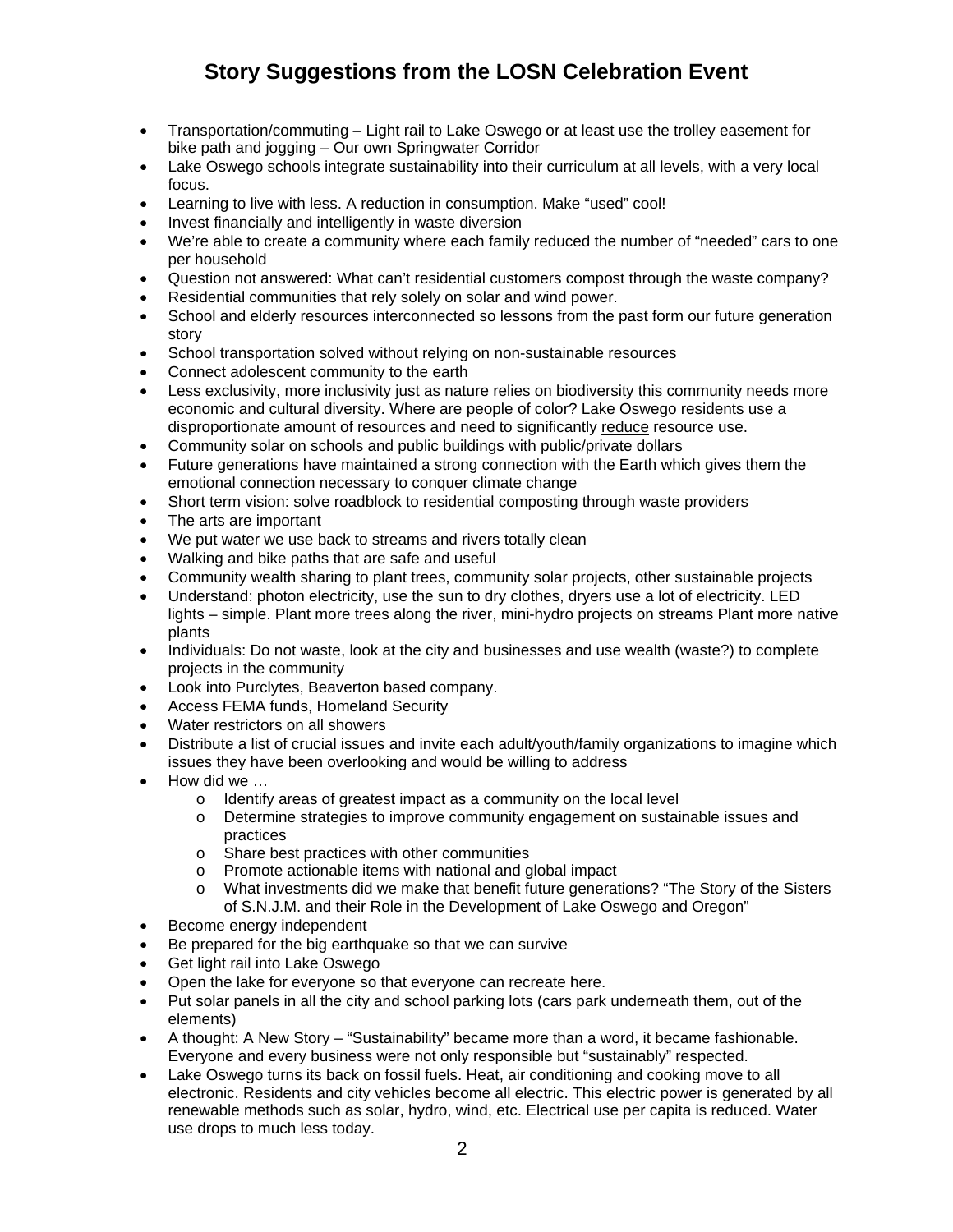- I would like to see in 20 years Lake Oswego selling its excess water to other cities because water usage has reduced so much that LO has a water surplus.
- Net zero footprint size homes to use less resources for communities outside of L.O.
- Encourage developers (to build) sustainably
- Zip car/smart car programs
- Planning for easier
	- o Make Accessory dwelling units to help community with future housing needs and changing scenarios
	- o Look into changing how look at cycling for our day to day needs; commuting, fitness, errands
- The Stewards of Lake Oswego:
	- o Passion
	- o Awareness
	- o Action<br>o Indepe
	- Independence
	- o Interdependence
	- o Responsibility
	- o Leadership
	- o Creativity
	- o Inspiration
- Stop Wizer Block Development
- Elders walking kids to school
- Be a leader for state and federal bike trails
- Net zero footprint size home
- Shared homes
- A child of the future should be able to say, "I grew up in Lake Oswego and I never needed a car."
- Clean energy
- Community solar
- Water conservation
- Environment that supports birds, native plants and us in the future
- Mass transit
- The day the streetcar finally arrived
- Reduced car dependency
- Locally sourced foods
- Composting programs
- Connectivity for bike and pedestrian options for transportation; i.e., Iron Mountain Bikeway. Safe routes to " points of interest", business nodes
- Transportation is an individual decision made daily, with great impact over time active transportation that saves the climate and keeps us fit and connected to our fellow workers for as long as we are able. Then electric bikes after that will be cool, fashionable and compelling to the point that able bodied people will feel ashamed not make active transport choices or at least public transit.
- Develop communications with the community so that people feel they are part of a larger entity. Bike paths, community gardens, solar panels and environmental awareness and recycling programs are promoted, and reducing our traffic and increasing other modes of transportation can be encouraged if the city and citizenry will embrace "Buy Local" and invest time and energy in our community and our community's health. Local businesses need love too!
- As Lake Oswego residents our story involves making a tangible connection with the original residents of this region in a way that our decisions (regarding) sustainability reflect the historical, ethical outlook (that) "We have always lived here"
- Earthquake sustainability
- Water conservation to improve our schools to stay excellent
- To put power lines underground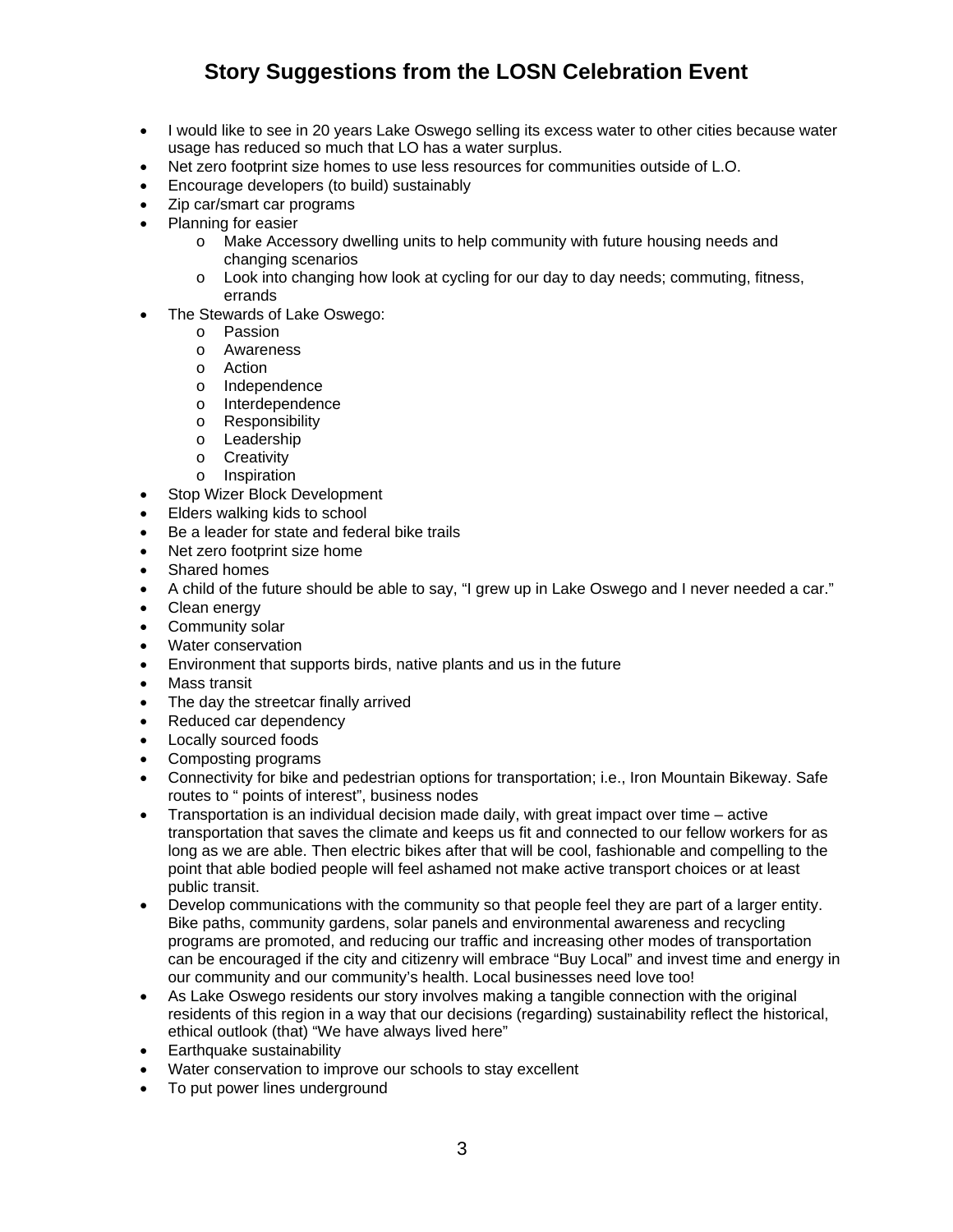- Future generations will be appalled if we lose the opportunity to connect L.O. to the regional rail system by converting the trolley to a bike path. Any bike path (a good idea) must share the trolley right-of-way in places
- The citizens of Lake Oswego care about each other and act together to make sure everyone is taken care of and participates collectively to ensure we are sustaining our livelihood through recycling, conserving, acting responsibly and acting with love.
- Respect of the river, the lake and water. Recreational use of power boats vs. reduce footprint
- Neighborhood as a community vs. location
- Value of the wisdom of our elders/ boomers!
- Intergenerational connections
- Bring high capacity transit to L.O.
	- o Streetcar to Portland
	- o Use line extension between L.O., Milwaukie trains to Portland
	- o MAX/high capacity bus connection
- LO leverages resources, assets to push the envelope on sustainability. It has a leadership opportunity and would love to see the continued leadership.
- The Power of Stories. Let's see: The city and community actively engages our youth to encourage leadership and their commitment. Youth is the future and we can't just be a city of "homeowners" involved in change and leadership. We have to get our youth (teens) really part of the action. Get their buy-in. Make it cool and about their future.
- Retrofit all L.O. schools to withstand a 9.0 earthquake to protect our children and provide shelter after an earthquake or other natural disaster.
- Provide solar panels on schools and city buildings to provide energy in a natural disaster
- Find contractors who will provide reasonably priced solar and seismic services to all residents of Lake Oswego.
- Sponsor contests for all L.O. students and/or adults to design creative solutions for sustainability.
- Need to include social aspects into sustainability effort. Example: keeping people living independently in their homes both as they age or people with disabilities. Keep people as active members of our community.
- Accelerate seismic upgrades for schools and public buildings. Support taxes for this purpose.
- Organize emergency response and hold public drills
- Support seismic upgrades for roads and bridges
- Support dispersal of fuel tanks from Willamette river full area
- Encourage efficient use of food, 40% of which is currently wasted.
- Future story: We took the "public stewardship" of our public and non-profit sensitive lands to the highest level of what others are doing around the world. And got our private property owners to raise their stewardship as well.
- Collective mental shift so that the new norm is to value experiences, time with family and friends, etc. rather that what we can buy and have.
- The community recognized the value of resources such as water, sun, arable land and protected them and utilized them in a sustainable manner (solar power, gardens and food produced, clean water used carefully and maybe generating power – microturbines.)
- They thought about and prioritized the needs of the common good and changed their lives to contribute to that. They also understood and realized the intrinsic rights of nature.
- Story: "They built a city where all children walked and biked to school, and people could walk or bike to any part of the city."
- Our community invested in a solar panel collective such that whomever invests in a panel gets a return in the future. Solar panels could go on our schools and/or city buildings.
- Story of what difference can we collectively make?
	- o How LOSN aroused and organized people to take steps toward sustainability
	- o Focus on what motivated them like the owner of the gluten-free bakery
	- o Give cases of students taking action
	- o Role I could play: talk one-on-one with my neighbors and friends.
- Need to look at holistic (permaculture-like) solutions
- Public/private partnership as well as school/park energy collection